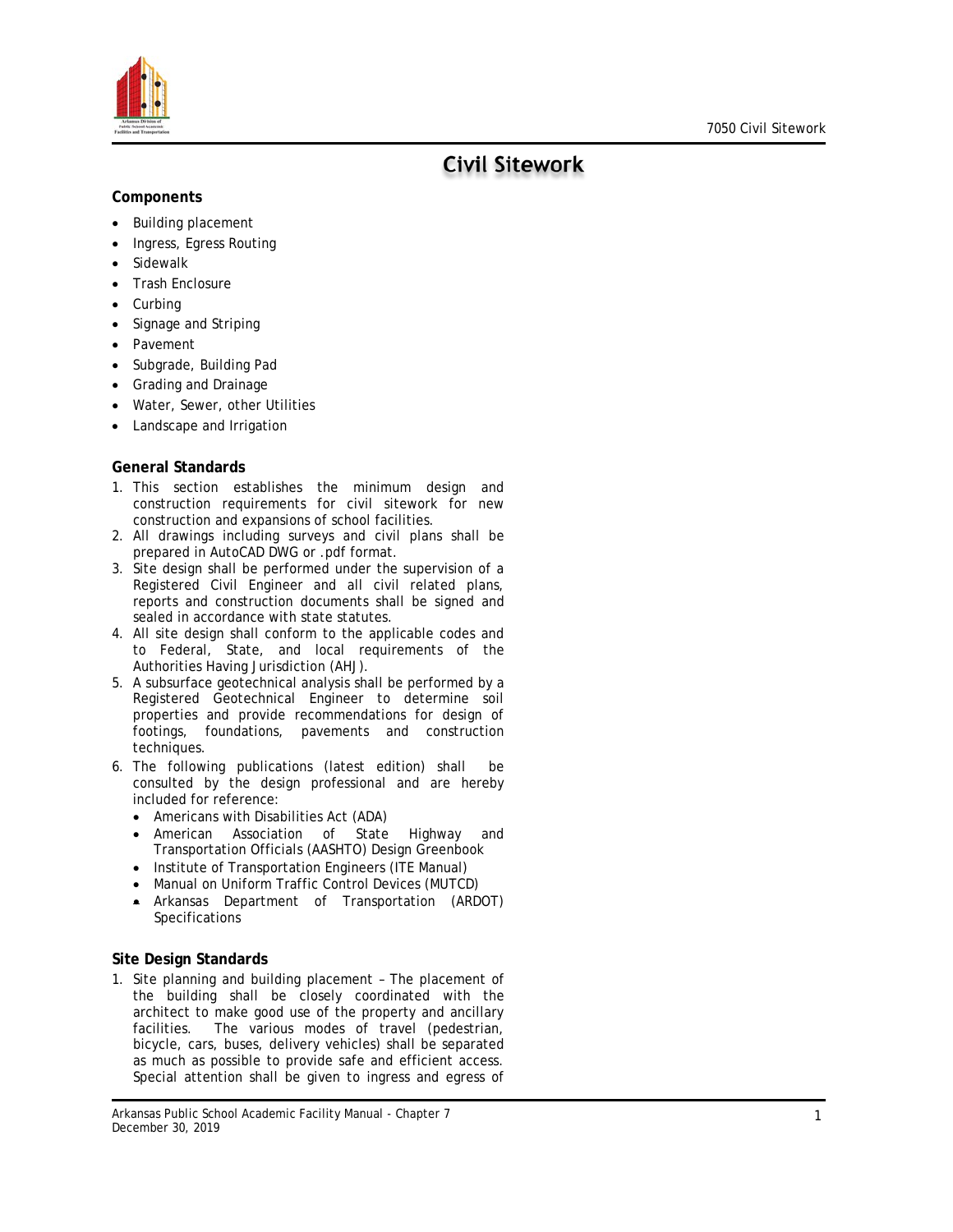

pedestrians, passenger vehicles, and buses, and short term and long term parking locations for each. Pedestrian and vehicular conflicts shall be minimized, as much as possible. Consideration shall also be given for proper drainage of the site during site planning design.

- 2. Parking Parking stalls for cars shall be designed at 30°, 45° or 90° angle to the traffic flow direction and shall be a minimum of 9' by 18' in size or per the authorities having jurisdiction (AHJ) requirements, whichever is greater. See Chapter 4 of this manual for number of spaces required for each type of school. All accessible parking shall be designed per the latest edition of the Americans with Disabilities Act (ADA) Federal Guidelines and/or the local codes, whichever is more stringent. Drive aisles between car parking shall be a minimum of 24' for two-way traffic and a minimum of 16' for one-way traffic. Bus parking is recommended at 30° angle to traffic flow direction and oriented so the bus exit door allows students to exit in front of adjacent buses. Bus spaces shall be a minimum of 12' by 40'. Buses should not be required to back up. Drive aisles for buses are recommended to be a minimum of 20'. A parking summary shall be included on the site plan.
- 3. Sidewalks Sidewalks shall be designed for access from the parking areas to all entry doors, as well as an accessible path from the street frontage, per ADA guidelines. Sidewalks shall be a minimum of 5' in width and shall be constructed of a minimum of 4" thick Portland cement concrete and minimum strength of 2500 psi.
- 4. Trash Enclosure Trash enclosure shall be provided in a location accessible to trash trucks without conflicting with pedestrian routes or bus pick-up/drop-off point. The size of the enclosure may vary by size and number of dumpsters available from the provider. Where practical, recycling may also be staged in the trash enclosure area. The standard enclosure shall have three sides constructed of durable wood, synthetic, or masonry to a minimum height of 6' and capable of screening the dumpster(s) from view. The enclosure will be gated on the "open" side to screen the dumpster interior and provide access. The enclosure shall be positioned so that the "open" side faces a drive entrance with a minimum of 35' direct approach to the enclosure. The trash enclosure shall be constructed on an 8" concrete slab and slab shall extend at least 15' in front of dumpster for the entire opening.
- 5. Curbing –Curbing shall be provided around the entire pavement perimeter and at all pavement edges. All curbing shall be defined on the site work drawings as to type of curb, size and general location. All permanent curbing shall be concrete. Extruded concrete curbing epoxied to the pavement surface is not permitted. Asphalt curbing shall only be allowed along pavement edges when it is adjacent to a future development area.
- 6. Traffic Signage and Striping Traffic signage shall conform to the Manual on Uniform Traffic Control Devices (MUTCD), and at a minimum shall include stop signs where traffic leaves the school property and/or enters a public

# **Pick-up/drop-off area Sidewalks**

Consideration for wider sidewalks in pickup/drop-off areas and areas leading to main entries are recommended.

**Bollards at Trash Enclosure** Bollards are recommended at each corner of the enclosure, where exposed to traffic.

#### **Curbing**

Special care should be taken to ensure that all curb radii at entrances, around islands and around curves are sufficiently large enough to accommodate bus turning movements.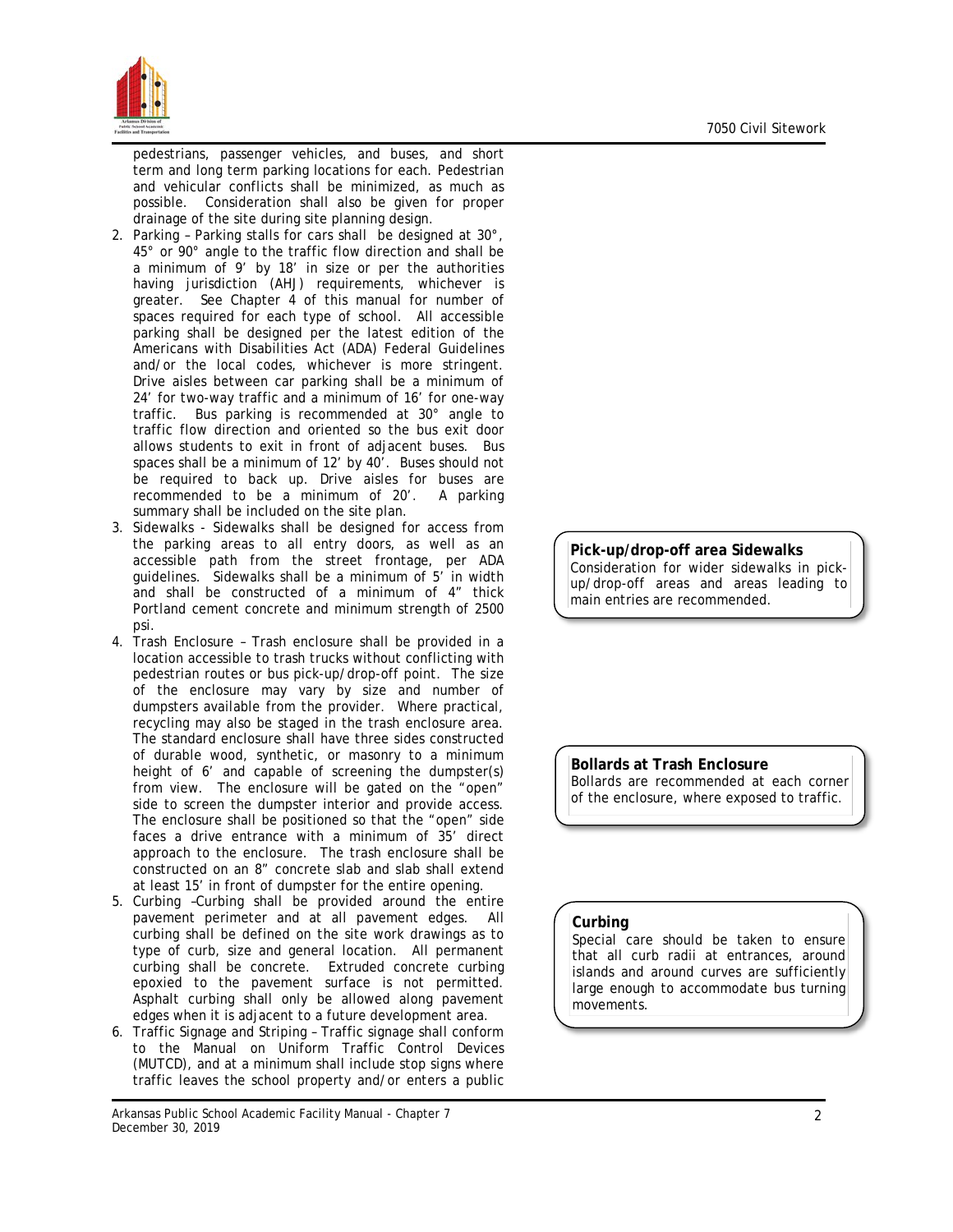

thoroughfare. The school shall defer to local authorities for proper off-site signage of public rights-of-ways.

- 7. Fencing Fencing in and around playgrounds shall conform to ASTM F2049.
- 8. Vehicular Traffic Security Gates If the district incorporates vehicular traffic gates (i.e., swinging gates) into the campus ingress/egress sites, the gates shall be designed to be secured in both the open and closed positions to ensure safety for pedestrians and vehicles.

## **Pavement Design Standards**

- 1. Pavement design shall be based on a minimum design period of twenty (20) years.
- 2. Pavement design shall be as recommended by the geotechnical engineer and shall consider such variables as the California Bearing Ratio (CBR) of the soil, anticipated traffic volume and vehicle mix (i.e. automobiles, buses, single axle trucks, double axle trucks, etc.) The design professional shall consult the ITE Manual, as well as Chapter 4 of this manual, for determination of anticipated traffic loads for various school types and sizes. The design shall also be based on sound geotechnical practices, existing soil conditions, knowledge of local conditions, and availability of material and pavement performance.
- 3. Pavement design shall include, at a minimum, the following paving design sections:
	- Standard Duty Asphalt Paving for use in areas of car traffic and car parking
	- Heavy Duty Asphalt Paving for use in bus lanes, bus parking, delivery vehicle access, trash truck access, and extreme high use vehicular areas
	- Standard Duty Concrete Paving for use in areas of car traffic and car parking and/or areas of mixed use traffic
	- Heavy Duty Concrete Paving for use in bus lanes, bus parking, delivery vehicle access, trash truck access, and extreme high use vehicular areas
	- Heavy Duty Reinforced Concrete Paving for use in trash enclosure areas, loading docks, truck wells, delivery doors or other areas of extreme loading
- 4. Pavement and base materials shall conform to the Arkansas Department of Transportation specifications for materials and pavement design.
- 5. Asphalt pavement design shall conform to Superpave specifications and consist of three layers: surface course, binder course, and crushed aggregate base course, resting on a properly prepared subgrade.
- 6. Concrete paving shall have a minimum strength of 3000 psi.

#### **Subgrade and Building Pad Preparation Standards**

- 1. Site specific recommendations by the geotechnical engineer shall supersede this section.
- 2. Topsoil shall be stripped from the site and stockpiled (onsite if possible) per the geotechnical recommendations. Topsoil removal shall be to a sufficient depth to remove

#### **Signage and Striping**

Additional interior signage, including pedestrian crossings, stop signs, directional arrows, and informational signage may be necessary.

Striping and pavement markings should be considered to aid in the safe and efficient movement of vehicles through the site.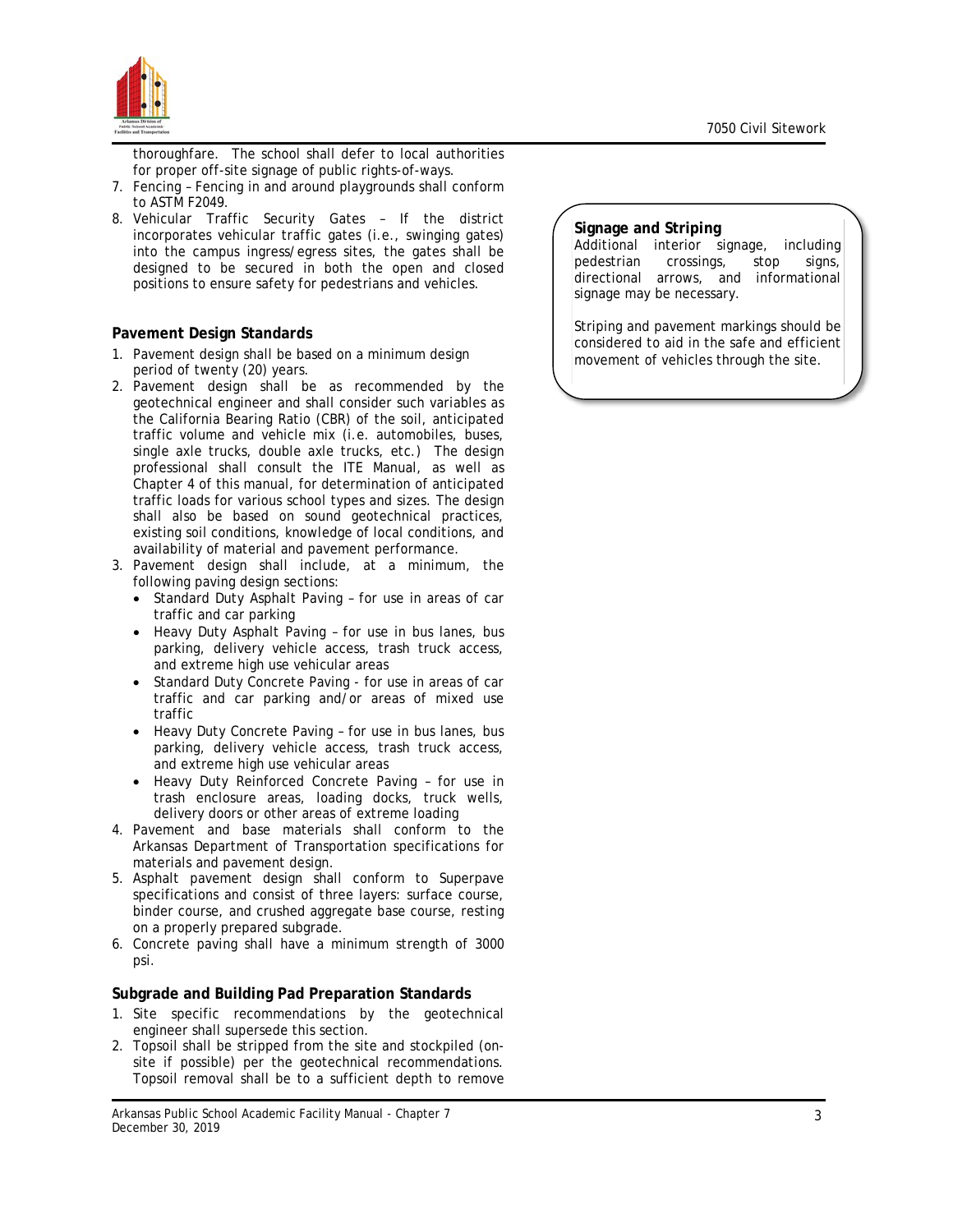

the layers containing organics. Topsoil may be reused for top dressing of landscape areas or other non-structural fill areas, where applicable.

- 3. Preparation of the site subgrade shall be per the recommendations of the geotechnical engineer, and may include scarifying and re-compaction, over-excavation, cut, fill, lime stabilization, cement stabilization, dewatering, moisture conditioning, or compaction.
- 4. Subgrade must be properly shaped to the desired sections and elevation and shall be compacted so that it is firm, hard and unyielding. The subgrade shall be at least 12" thick and free of organic and other deleterious materials. Subgrade under paved areas shall be compacted to 95% maximum dry density Modified Proctor per ASTM D-1557.
- 5. Subgrade for the "building pad" shall extend 5' beyond the perimeter walls of the building and at least 4' below the floor slab and base layer. Subgrade for the building pad shall have a maximum plasticity index of 20 and a maximum liquid limit of 40.
- 6. The "building pad" subgrade soils shall have a minimum allowable bearing capacity of 3,000 psf.
- 7. Structural fill placed in the "building pad" area shall be placed in 8" lifts (max) and shall be compacted to 95% maximum dry density Modified Proctor per ASTM D-1557.

## **Grading and Drainage Design Standards**

- 1. The site shall be graded to safely and efficiently convey stormwater through and around the site.
- 2. The site shall be designed to safely convey the 100 year storm event. When stormwater piping is used, piping shall be designed to convey the 25 year storm event, or per the AHJ, whichever is greater. The site shall conform to the AHJ requirements for stormwater detention/retention, if required.
- 3. The design professional shall set the finish floor elevation of the building at an elevation at least 1' above base flood elevation (BFE), or per the AHJ requirements, whichever is greater.
- 4. Grading around the building shall slope away from the building at a minimum of 2% slope for at least 10' from the building walls. Care should be taken to ensure that landscaping, mulch, topsoil, sod or other materials do not inhibit proper drainage around the base of the building. Where possible, foundation plantings and irrigation close to the foundation walls should be avoided, in order to reduce the effects of moisture under the footings and slabs.
- 5. Surface drainage swales through playgrounds and play areas shall be prohibited. Inlets and/or pipe openings in playgrounds and play area shall be avoided, and if unavoidable, shall be adequately designed to prohibit students from access.
- 6. All paved areas, unless otherwise required by code, shall be designed between a 5% maximum and a 1% minimum slope.
- 7. All landscape areas shall have a maximum slope of three (3) horizontal to one  $(1)$  vertical  $(3:1)$  and a minimum slope of 1%.

## **Grading at Play Areas**

Play areas generally should be sloped at 2% to promote positive drainage and eliminate ponding and puddles.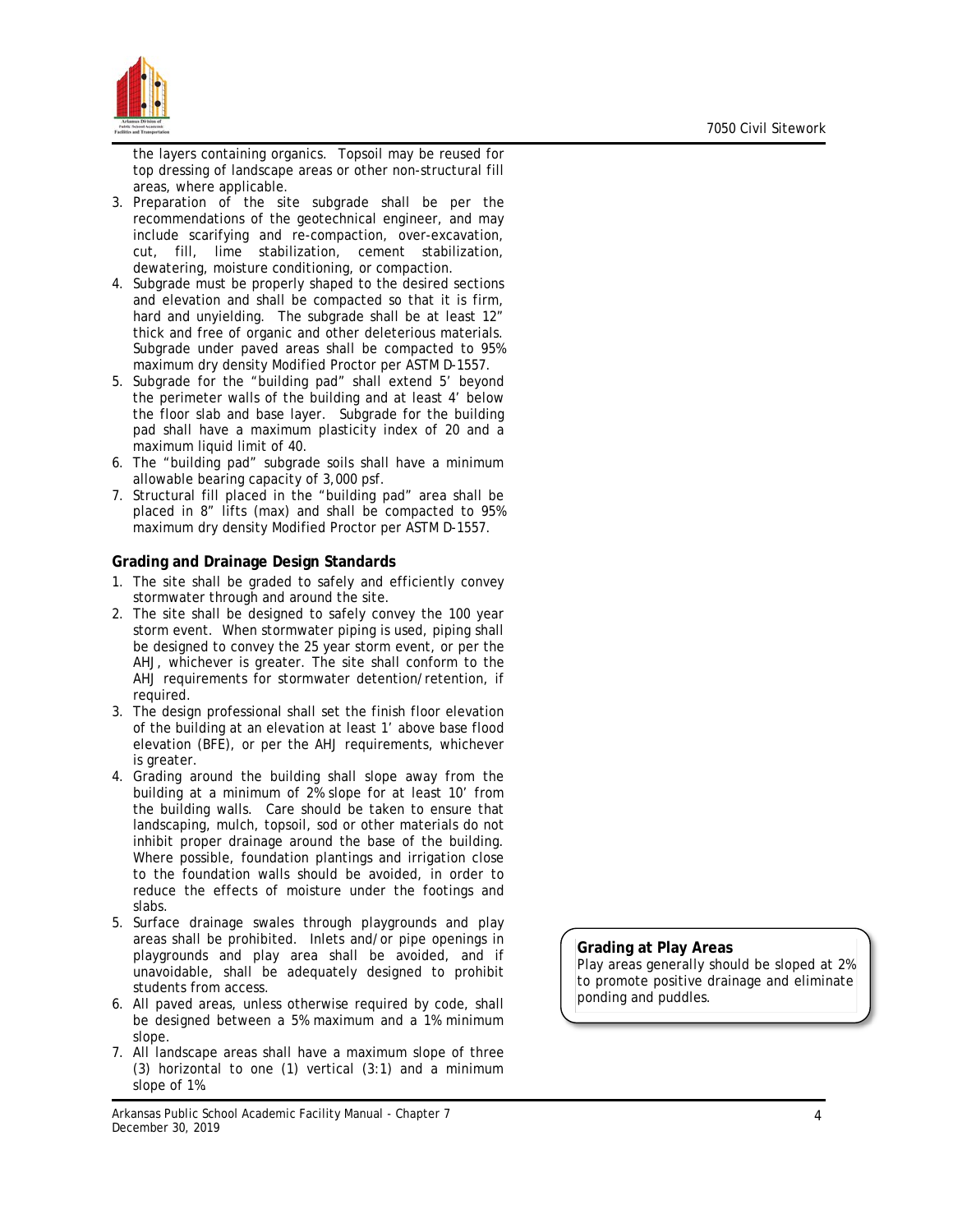

- 8. Ponding around drainage inlets in paved areas shall be limited to a maximum of 6" depth.
- 9. Stormwater detention/retention ponds should be placed away from play areas and playgrounds, where applicable. Safety of the student should be considered to prevent accidental access or accidental drowning. Fencing, landscape barriers, transition zones, or other buffers may be utilized where student safety is a concern.
- 10.Slopes in and around stormwater detention/retention area shall have a maximum slope of four (4) horizontal to one (1) vertical (4:1) for ease of maintenance.
- 11.All drainage inlets on school sites shall be designed as "child safe" to reasonably prohibit student access into inlets and drainage boxes.
- 12.All grated inlets shall use "bicycle safe" grates.

# **Water and Sewer Design Standards**

- 1. Domestic water and sanitary sewer shall conform to the requirements of the Arkansas Department of Health.
- 2. Domestic water main lines shall maintain at least 10' horizontal separation from sanitary sewer mains. Water and sewer lines shall maintain 18" vertical separation.
- 3. Design of the water system shall include the necessary domestic and fire protection needs for the site. The civil engineer shall coordinate with the plumbing engineer to ensure the system has the adequate capacity for the needs of the site.
- 4. Civil design documents shall include design of water and sewer commencing 5' outside the building and continuing to the point of connection at the public main.
- 5. Water system design shall include all main lines, service lines, and fire lines outside the building, as well as fire hydrants, meter locations, valves and other appurtenances.
- 6. Water pipe materials may include copper, PVC, and ductile iron conforming to American Water Works Association specifications.
- 7. Water lines shall be designed for burial below frost depth and of adequate depth to avoid damage during construction.
- 8. Sanitary service lines shall be a minimum of 4" diameter PVC, and mainlines shall be minimum 8" PVC.
- 9. All facilities with food preparation shall have a grease interceptor which complies with Arkansas Plumbing Code Section 1003.3 and Local requirements. Grease interceptors shall be placed in a location away from normal pedestrian traffic, but generally accessible for the maintenance/pumping vehicle.
- 10.Utility easements shall be provided where public mains cross private property.
- 11.Proper trenching and bedding of water and sewer lines shall be required
	- Bedding Material: Provide Class I-A or I-B granular material in accordance with ASTM D 2321 which is free from clay lumps, organic, or other deleterious material.
	- Haunching Material: Provide Class I-A, I-B or Class II

#### Arkansas Public School Academic Facility Manual - Chapter 7 December 30, 2019

## **Stormwater Quality Initiatives**

The design professional should consider stormwater quality initiatives, such as filtration strips, bio-swales, and other water quality devices, where applicable.

# **Landscape and Irrigation**

The landscape and irrigation designer should endeavor to be good stewards of the environment and to conserve water resources through quality design, plant selection, and available technology.

Landscape design should include attention to appropriate plant selection on the basis of: plant hardiness zones, avoidance of hazardous plant material (toxic, poisonous, thorny, etc.), avoidance of plant materials with undesirable litter/fruit dropping, species that are indigenous or well adapted to the region, and plant material that is less susceptible to insect issues. Native species and drought tolerant species should also be considered.

Irrigation should be designed to protect the school's landscape investment. Irrigation systems may include traditional spray head irrigation, drip irrigation, xeriscape, or a combination thereof. Regardless of the system used, care should be taken to ensure that the system is well-planned, well-zoned, well-timed, and efficient in its operation. Irrigation systems should account for plant material precipitation rates and controlled zones to prevent overwatering and/or wasted irrigation. The use of rain sensors should be included in the irrigation system.

The irrigation system should have its own irrigation meter (separate from the domestic water meter) in municipalities where sanitary fees are calculated based on water usage.